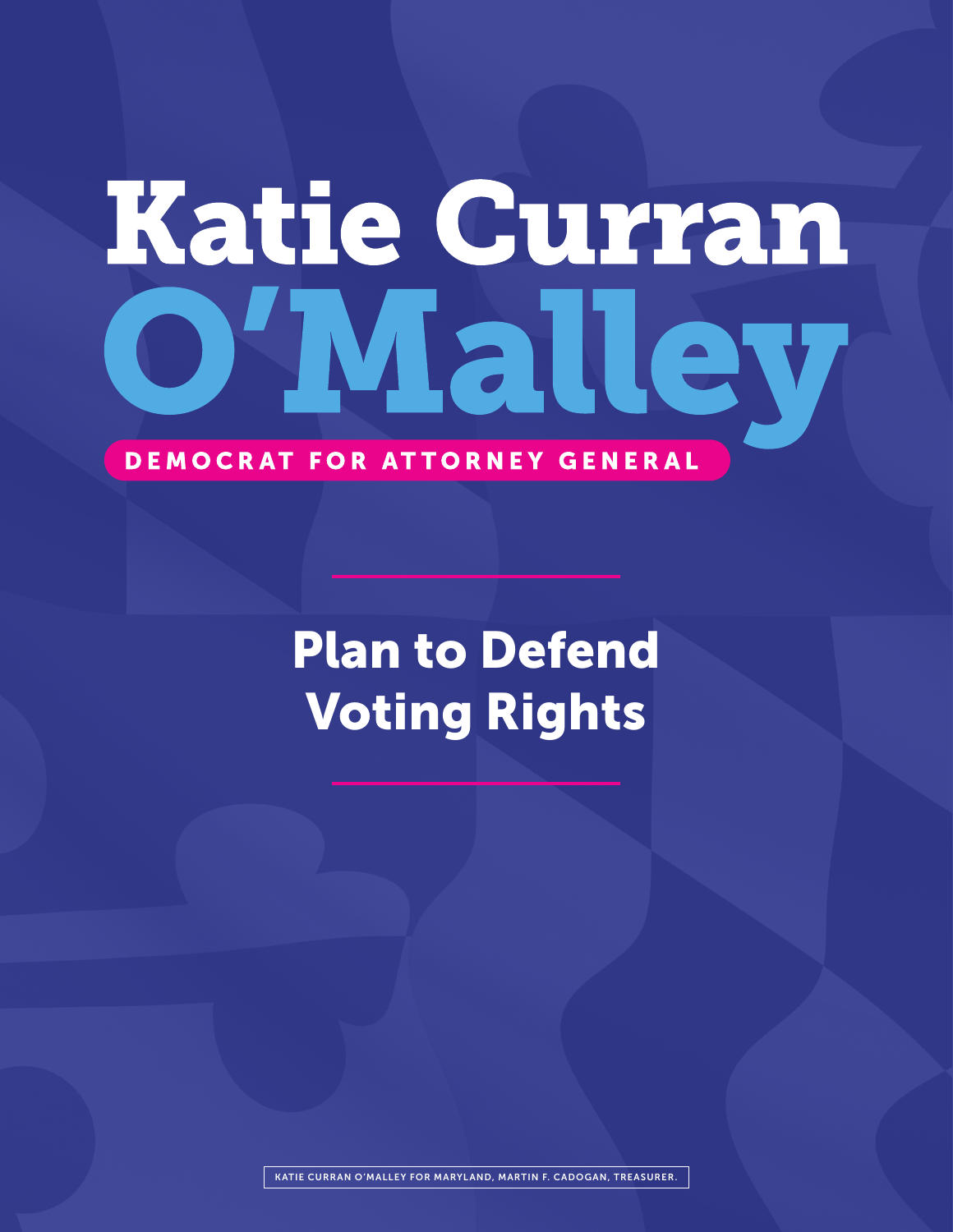#### Executive Summary

Without voting rights, there is no democracy. Maryland should be proud of our work to restore and expand these rights. Yet, around the country, politicians are working to undermine rights that should be guaranteed to everyone. At a time when our democracy is subject to false claims of election fraud by a former President and state election fallacies are spearheaded by right-wing hardliners, we need elected officials who will act to defend the civil liberties of all of our citizens.

Voting rights are even more crucial because of the leaked Dobbs v. Mississippi opinion from the Supreme Court, which would overturn Roe v. Wade and give States the authority to deny reproductive rights to millions of Americans. These rights control the power to elect representatives who promise to protect reproductive justice in state assemblies. We need to be able to elect U.S. Senators that enforce a more thorough background check of Supreme Court nominees to ensure they will vote to protect our personal freedoms. Privacy rights, contraception rights, and LGBTQ rights all face a sudden loss of constitutional protection, should this historic piece of legislature be overturned.

That is why Marylanders need an Attorney General who has spent her entire career as an advocate for the people. This issue requires tenacious commitment to justice and skilled legal strategizing. As Attorney General, my plan for protecting voting rights includes the following:

- **Expanding Voting Access in Maryland**
- **• Joining Other Attorneys General to Advocate in Federal Court**
- **• Protecting Voting Rights to Defend Endangered Constitutional Freedoms**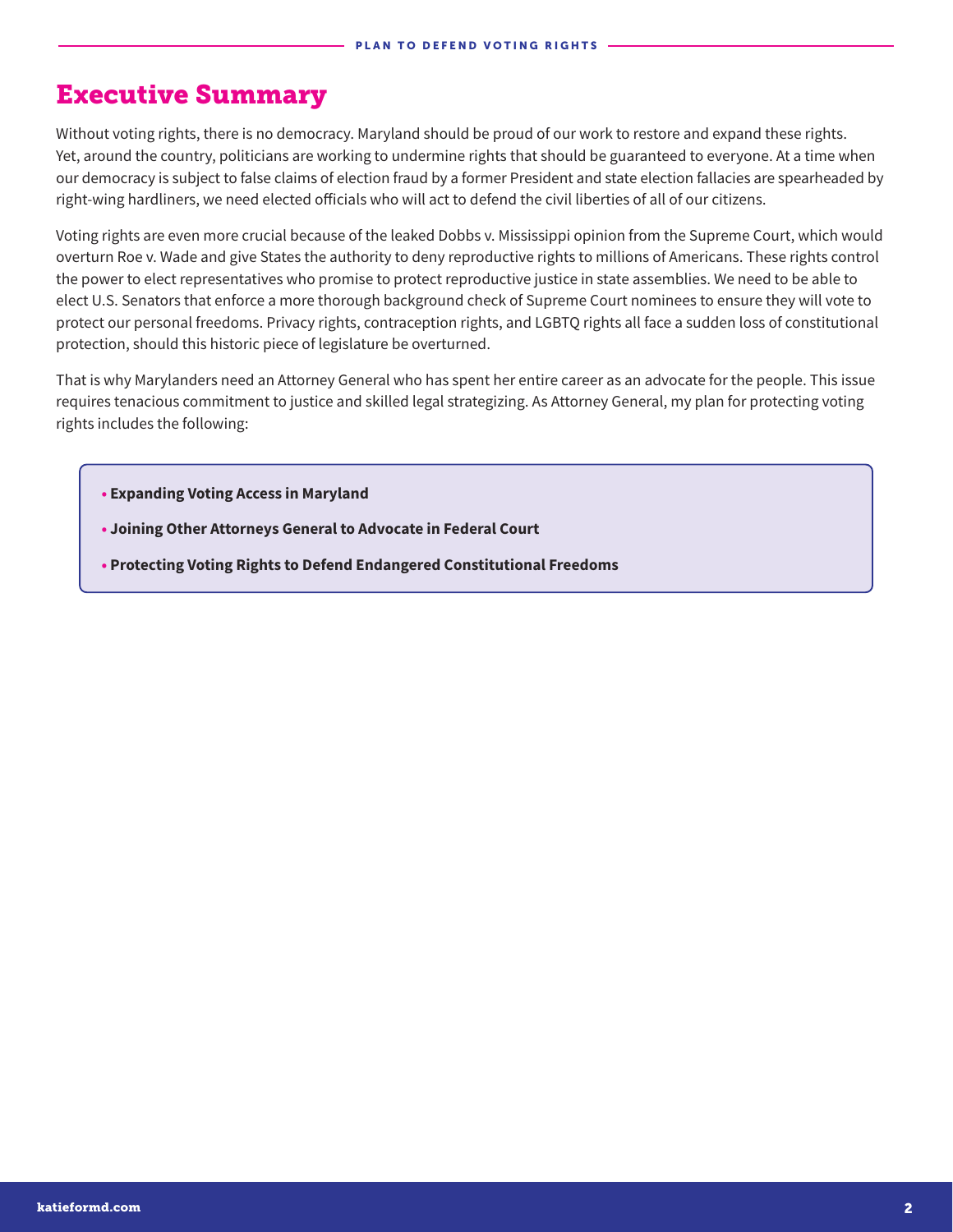### Expanding Voting Access in Maryland

Maryland was one of the first states to establish early voting that gave people an additional seven days to vote. The goal was to increase voter turnout and give people more opportunities to make their voices heard. No one should ever be turned away because of race, a lack of documentation, lines that are too long, or access to polling places. In 2021, the Maryland General Assembly Maryland enacted a wide range of voting rights bills that helped establish Maryland as a national leader on voting rights. Early voting hours were expanded from 7 a.m. to 8 p.m. for both primary and general elections. House Bill 1048 and Senate Bill 683 allowed voters to register to automatically receive absentee ballots for every election and established criteria to determine where ballot drop boxes should be located. House Bill 745 reformed the polling place calculation formula to add more voting locations to counties with more than 50,000 residents.

However, our work is not done. We need to continue to build on these accomplishments. The number one reform we can pursue is expanding early voting. We must expand early voting to, at least, two weeks before the election and include the weekend before election day. We should also pursue either the automatic mailing of ballots, as was done during the 2020 election or the automatic sending of absentee ballot forms.

As Attorney General, I will be a fierce advocate — in courtrooms and in the legislature — for basic voting protections. This means standing against voter ID laws, ensuring adequate voting locations in elections, and supporting the more equitable drawing of congressional district maps. This will help increase turnout, especially amongst young people and historically disenfranchised communities. Additionally, I will work with local officials to ensure that there is adequate protections and compliance measures at polling locations.

At the federal level, I will lobby Congress to pass critically needed national voting rights legislation, like the John R. Lewis Voting Right Advancement Act and the For The People Act. Voting rights is an issue of profound importance, but also an issue of common sense and democratic honesty. Voting should be as easy as possible for all citizens.

#### Joining Other Attorneys General to Advocate in Federal Court

We have seen an unconscionable wave of proposals, especially in critical swing states, that attempt to manipulate election outcomes. State Attorney Generals have been partnering with one another to bring cases against on voter restrictions. I will draw on my long record of courtroom advocacy to challenge laws that discriminate against voters in federal courts. I will order attorneys in the Attorney General's office to file amicus briefs at the Supreme Court level to persuade the Justices to protect voting rights and overturn Shelby County v. Holder, thus restoring the Voting Rights Act.

#### Protecting Voting Rights to Defend Endangered Constitutional Freedoms

Every time we cast our vote at the local level, we are entrusting these representatives to defend our rights at the federal level. In recent years, these votes have become even more important in order to guarantee our State will be protected against radical and close minded politicians who seek to limit our human rights and Constitutional freedoms. If the leaked majority opinion from Supreme Court Justice Samuel Alito becomes law, there has never been a more important time for our State elected Senators and Congressmen to stand up for our beliefs. Without a constitutional protection of reproductive freedom, each state will govern its own abortion laws. If we want our human rights to be protected by the state legislature, we need to be able to vote for these representatives.

As a woman, I would never want anyone — and particularly not Justice Alito — to make those determinations for me. Reproductive rights are an issue of intimate privacy and denying these rights places an undue burden on the American people. I have spent my entire career advocating for Marylanders, including victims of abuse who rely on reproductive freedoms to help extricate themselves from situations with domestic violence. As Attorney General, protecting the personal freedoms of all Marylanders will be my top priority because it has been the top priority of my 30 years working in Maryland courtrooms.